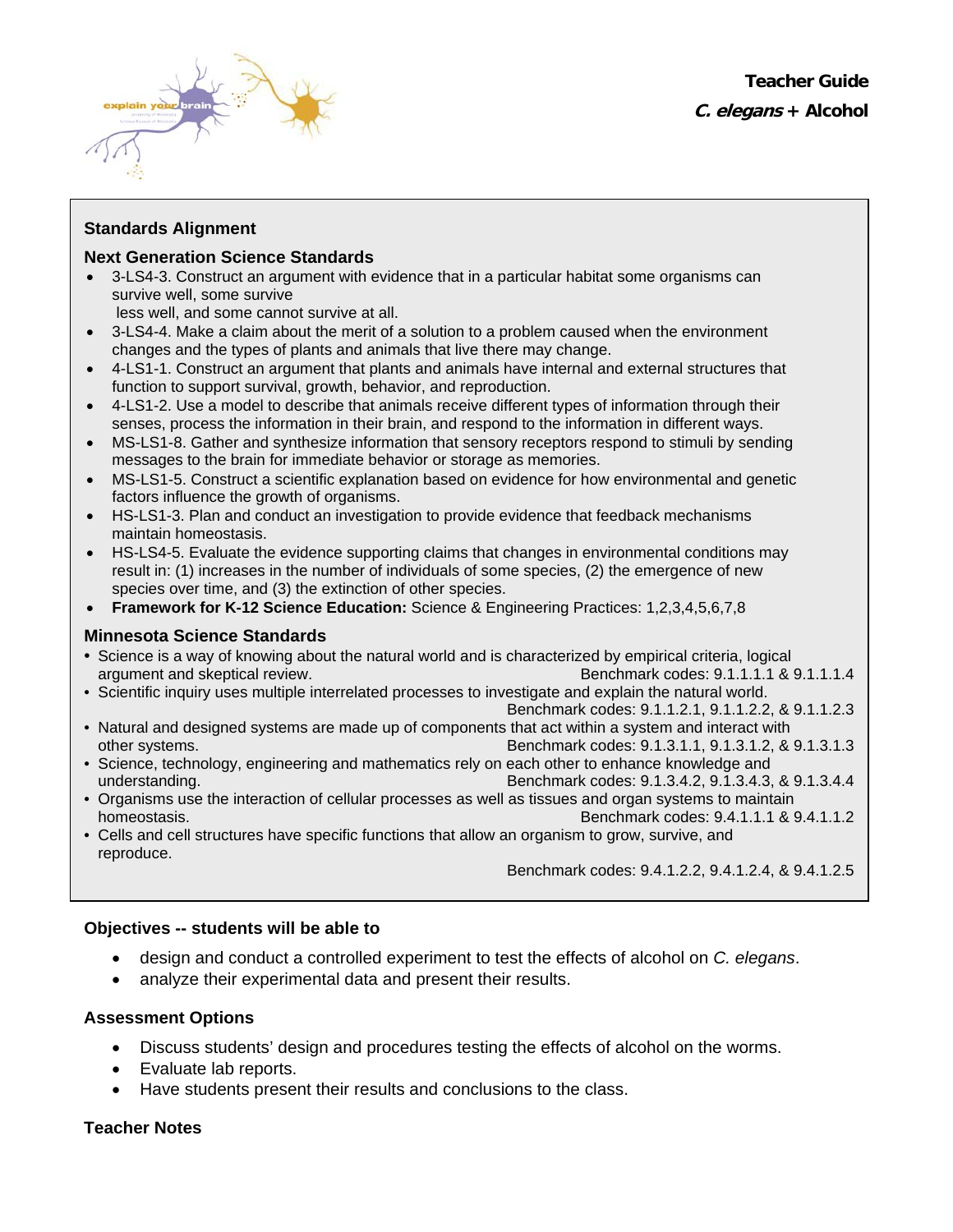**Teacher Guide C. elegans + Alcohol**



In the **Explore** section, you'll notice that there are blank lines. This format allows maximum flexibility and lets you determine the concentration of alcohol, the size of Petri dish, and the strain of worms that you'll be using in your experiments.

Once you have determined these values, you can write them on the Student Guide then make copies for the class. Alternatively, you could announce this information and let the students write it on their own copy.

## **Materials for each pair of students**

- light microscope
- petri dish containing N2 *C. elegans* (wild type)
- slide with 2 depressions (concavity culture slides) *or* 2 small petri dishes with agar
- worm picker(s)
- 95% alcohol—diluted and prepared
- permanent pen (sharpie)
- timer with seconds feature
- distilled water in a small cup
- 10-100 µl pipettor with tips
- disposable plastic pipettes

# **Engage – What do you remember about** *C. elegans***?**

Engage students in a discussion on the *C. elegans* worms from the chemotaxis experiment. What did they look like? How did they move?

Ask the class to think about and share what might happen if the worms were placed into alcohol? Why? Record this list on the whiteboard or overhead.

## **Develop Questions – Experimental Design**

Discuss with students how they should watch the worms' behavior and record any changes they see. What ways could you (students) measure movement? Qualitatively? Quantitatively? Discussion may lead to watching thrashing. This is a good behavior to track.

# **One way to quantify locomotor activity (i.e. thrashing)**

- A. Decide how you are going to define "thrashing" behavior and describe it below.
- B. Decide which person will keep time and who will count the thrashes.
- C. Set the timer for 30 seconds.
- D. Have one partner look at the worms from one petri dish or depression in the slide under the microscope. Focus on one worm and start counting the number of thrashes or movements it makes after the timer is on.
- E. Stop for 2-3-minutes, then once again, set the timer for 30 seconds, and follow step C. Do this step one more time.
- F. After counting the thrashes, do steps B and C for the worms on the second petri dish or slide well in the slide.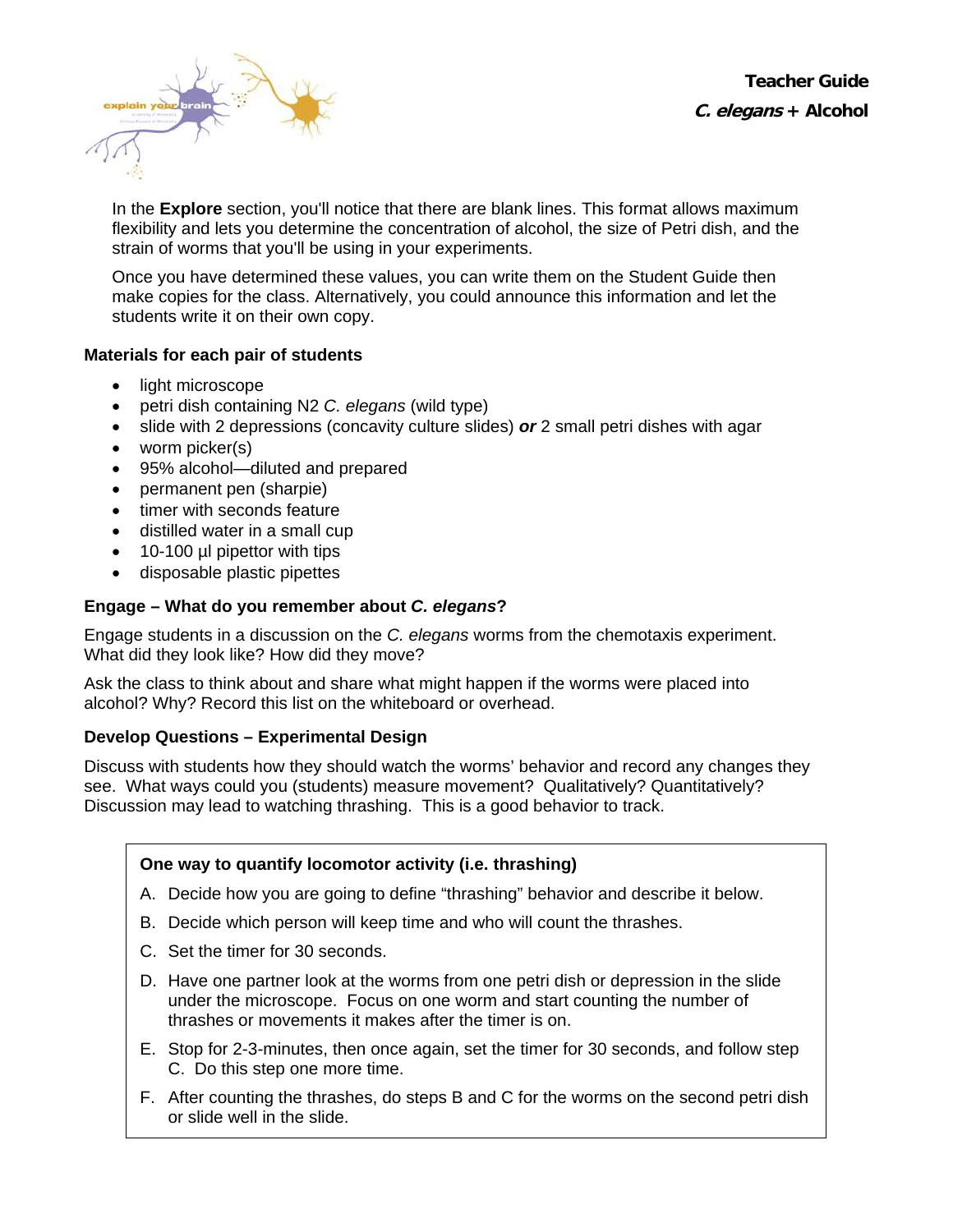

**Teacher Guide C. elegans + Alcohol**

### **Explore – Experimental Design**

### **Setting up the experiment: Preparing alcohol infused plates**

*If using petri dishes that have alcohol on them, \_\_\_\_\_% alcohol needs to be placed on the surface of the \_\_\_ mm dishes in order to be absorbed into the agar. Alcohol should be placed on the dishes at least one hour prior to use.* 

#### **Picking the worms individually from the petri dish**

- 1. If a slide is being used, put two drops of water in one well, and one drop of water + one drop of  $\%$  alcohol in the other well.
- 2. Place the petri dish with the worms under the microscope. Using the worm picker, carefully slide the picker on the surface of the agar. Try to get a small amount of bacteria on the pick.
- 3. Once bacteria are on the pick, place the pick on top of a worm or slide the pick near a worm. Imagine the bacteria are like glue to stick the worms to the picker.
- 4. Take the worm and gently place it on the surface of petri dish or into the water or alcohol on the slide.

#### **Explore – Conducting Experiments – Collecting data**

petri dish or slide depression 1: \_\_\_\_\_\_\_\_\_\_\_\_\_\_\_\_\_\_ solution used

|                               | # of thrashes |
|-------------------------------|---------------|
| Trial 1 (1st 30 seconds)      |               |
| Wait! For how long?           | N/A           |
| Trial 2 (2nd 30 seconds)      |               |
| Wait! For how long?           | N/A           |
| Trial 3 $(3^{rd}$ 30 seconds) |               |
|                               |               |
| Гоtal                         |               |

petri dish or slide depression 2: \_\_\_\_\_\_\_\_\_\_\_\_\_\_\_\_\_\_\_\_\_\_\_\_ solution used

|                               | # of thrashes |
|-------------------------------|---------------|
| Trial 1 (1st 30 seconds)      |               |
| Wait! For how long?           | N/A           |
| Trial 2 (2nd 30 seconds)      |               |
| Wait! For how long?           | N/A           |
| Trial 3 $(3^{rd}$ 30 seconds) |               |
|                               |               |
| Total                         |               |
|                               |               |

What do you notice about how the worms move in each solution?

**Explain – Analyzing Results**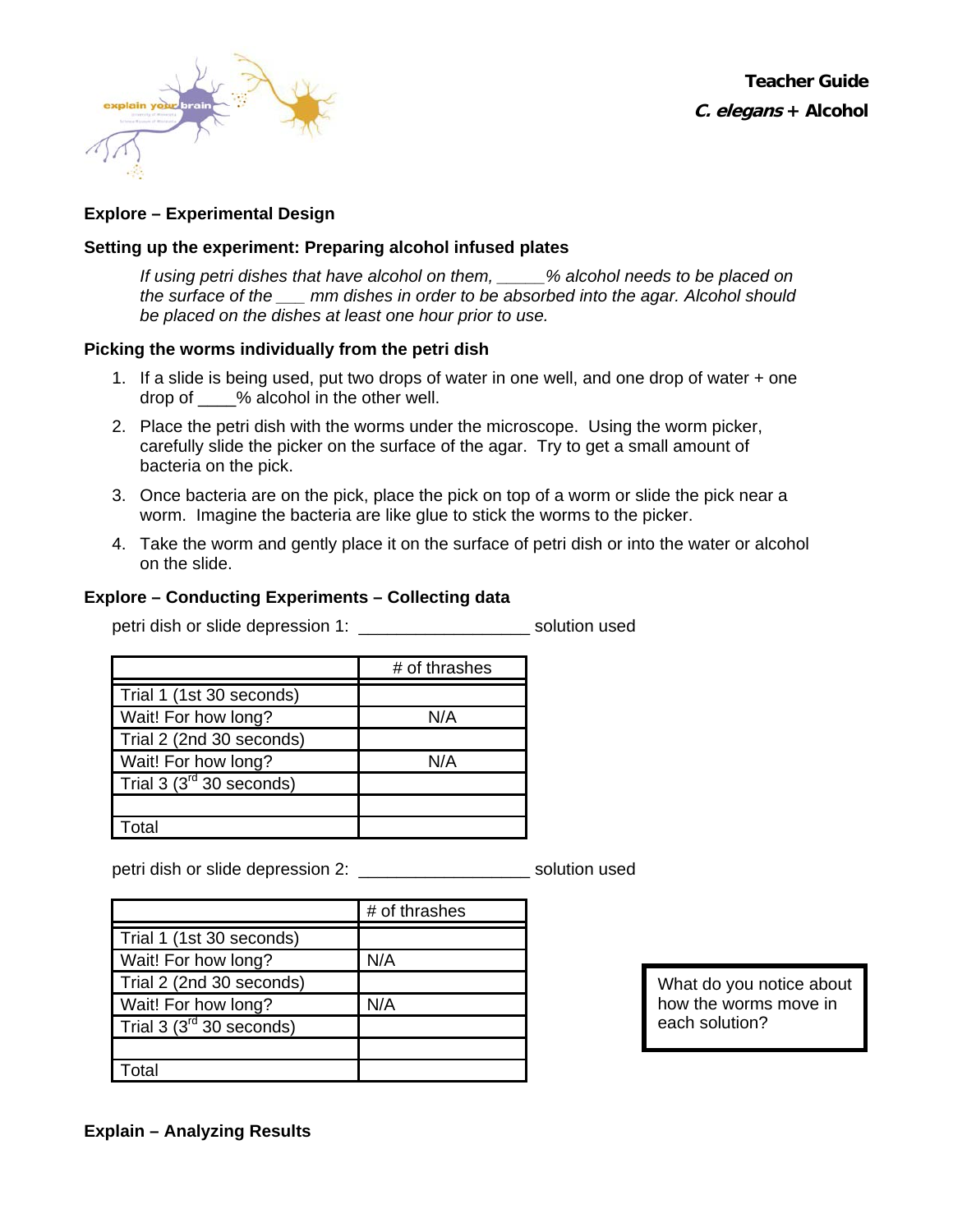

**Teacher Guide C. elegans + Alcohol**

- Direct students to write a summary sentence or two about their results.
- Invite students to share their results and conclusions with the class.

# **Expand (Optional Activity)**

### **Goal**

To compare and contrast the movement of different strains of *C. elegans* when placed in water or alcohol environments

*or*

## **Materials:**

- petri dish 1—contains water
- petri dish 2—contains water
- petri dish 3—contains alcohol
- petri dish 4—contains alcohol *and*
- N2 worms
- slo-1 strain worms
- npr Hawaiian strain worms
- worm pickers
- 10-100 µl pipettor with tips
- disposable pipettes
- stable magnifiers and/or microscopes

# **Explore 1 — Setting up the experiment**

## **Picking the worms from the petri dish**

- 1. Place the petri dish with the N2 worms under the microscope or magnifying glass. Using the pipette pick, carefully slide the pick on the surface of the agar. The goal is to get a small amount of bacteria on the pick.
- 2. Once bacteria are on the pick, place the pick on top of a worm or slide the pick near a worm.
- 3. Take the N2 worm and place it on petri dish 1 (water).
- 4. Do step 3 until there are at least 3 N2 worms on petri dish 1(water).
- 5. Follow steps 3-4 but place the \_\_\_\_\_ strain worms on petri dish 2 (water).

How many N2 worms did you put on petri dish 1?

How many \_\_\_\_\_ strain worms did you put on petri dish 2? \_\_\_\_\_\_\_\_\_\_\_\_\_\_\_\_\_

## **Explore—Observations**

- Compare the movement and behavior of the worms on each petri dish.
- How does each strain of worm move in/on water?  $N2s$ ?

2 slides with two depression wells (concave indents); one with water in both indents and the other with alcohol in both indents